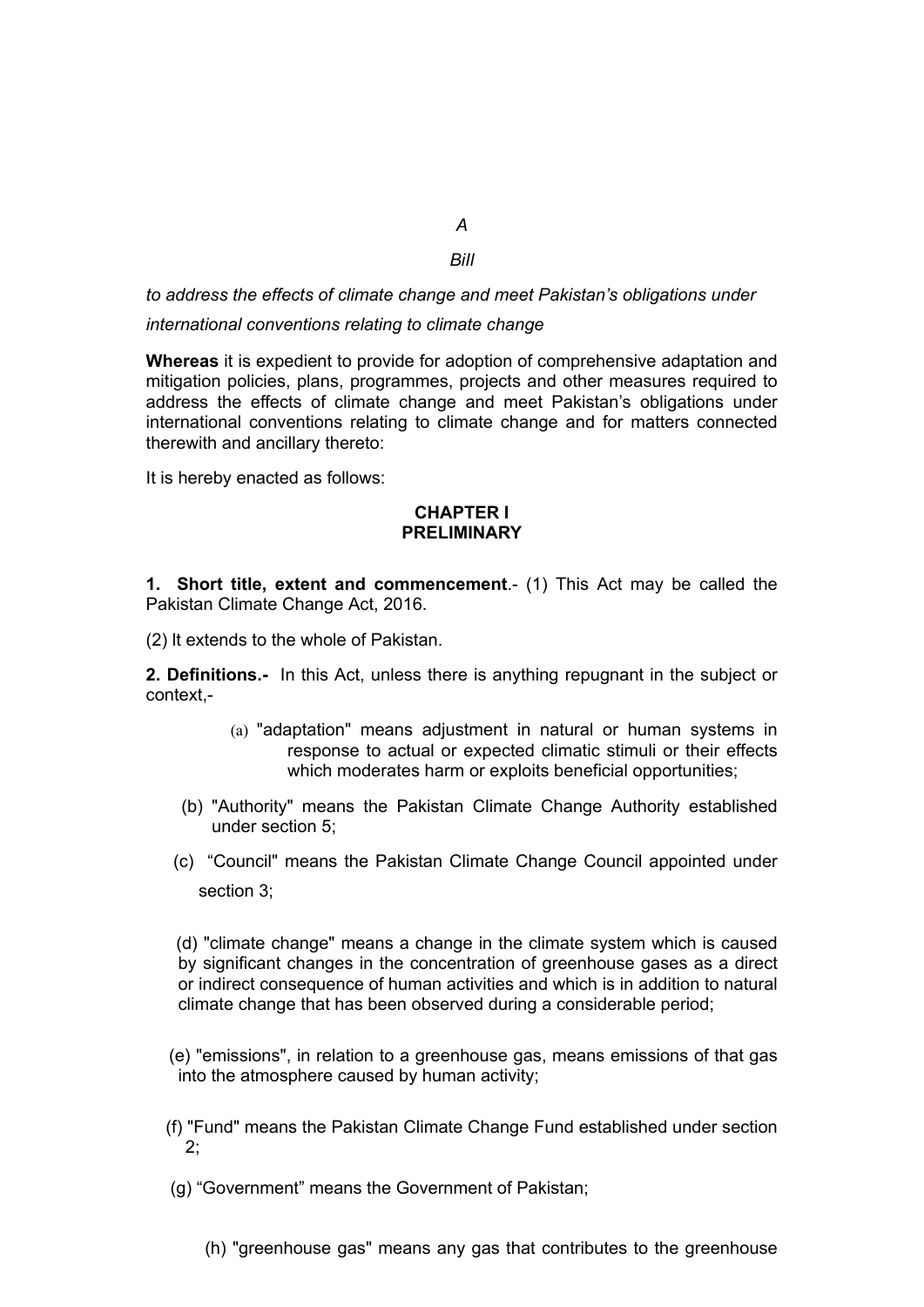effect by absorbing infrared radiation produced by solar warming of the Earth's surface and includes carbon dioxide, methane, nitrous oxide, hydrofluorocarbons, perfluorocarbons, sulphur hexafluoride, Nitrogen trifluoride, and any other direct or indirect greenhouse gas as recognized by

UNFCCC and IPCC from time to time.

 (i) "mitigation" means efforts that seek to prevent or slow down the increase of atmospheric greenhouse gas concentrations by reducing current or future emissions and enhancing potential sinks for greenhouse gases;

(j) "Regulations" means regulations made under this Act;

(k) "Rules" means rules made under this Act; and

 (l) "Tribunal" means the Environmental Tribunal set up under the Pakistan Environmental Protection Act, 1997 (Act No. XXXIV OF 1997) or the provincial environmental protection laws.

 (2) Other expressions and words used but not defined in this Act shall have the same meaning as in the Pakistan Environmental Protection Act, 1997 (Act No. XXXIV OF 1997).

## **CHAPTER II PAKISTAN CLIMATE CHANGE COUNCIL**

**3. Establishment of the Pakistan Climate Change Council.- (**1) The Federal Government shall, by notification in the official Gazette, establish a Council to be known as the Pakistan Climate Change Council consisting of a Chairperson who shall be the Prime Minister or such other person as the Prime Minister may nominate in this behalf, and the following Members—

(i) Federal Ministers for Climate Change, Finance, Food Security and Research, Planning and Development, Petroleum and Natural Resources, Science and Technology and Water and Power;

(ii) Chief Ministers of the Provinces;

(iii) Ministers incharge of the subject of Environment in the Provinces;

(iv) Chief Secretaries of Azad Jammu & Kashmir and Gilgit Baltistan;

(v) Such other persons not exceeding thirty as the Federal Government may appoint, of which at least twenty shall be non-officials, including representatives of the Chambers of Commerce and Industry, non-governmental organizations concerned with climate change, the environment and development, and scientists, researchers, technical experts and educationists;

- (vi) Chairman, NDMA;
- (vii) Chairman, Pakistan Climate Change Authority;

(viii) Secretary, Ministry of Climate Change, who shall also be the Secretary of the Council.

(2) The MOCC shall act as the Secretariat of the Council.

 (3) Members of the Council, other than ex-officio members, shall be appointed in accordance with the prescribed procedure and shall hold office for a term of three years.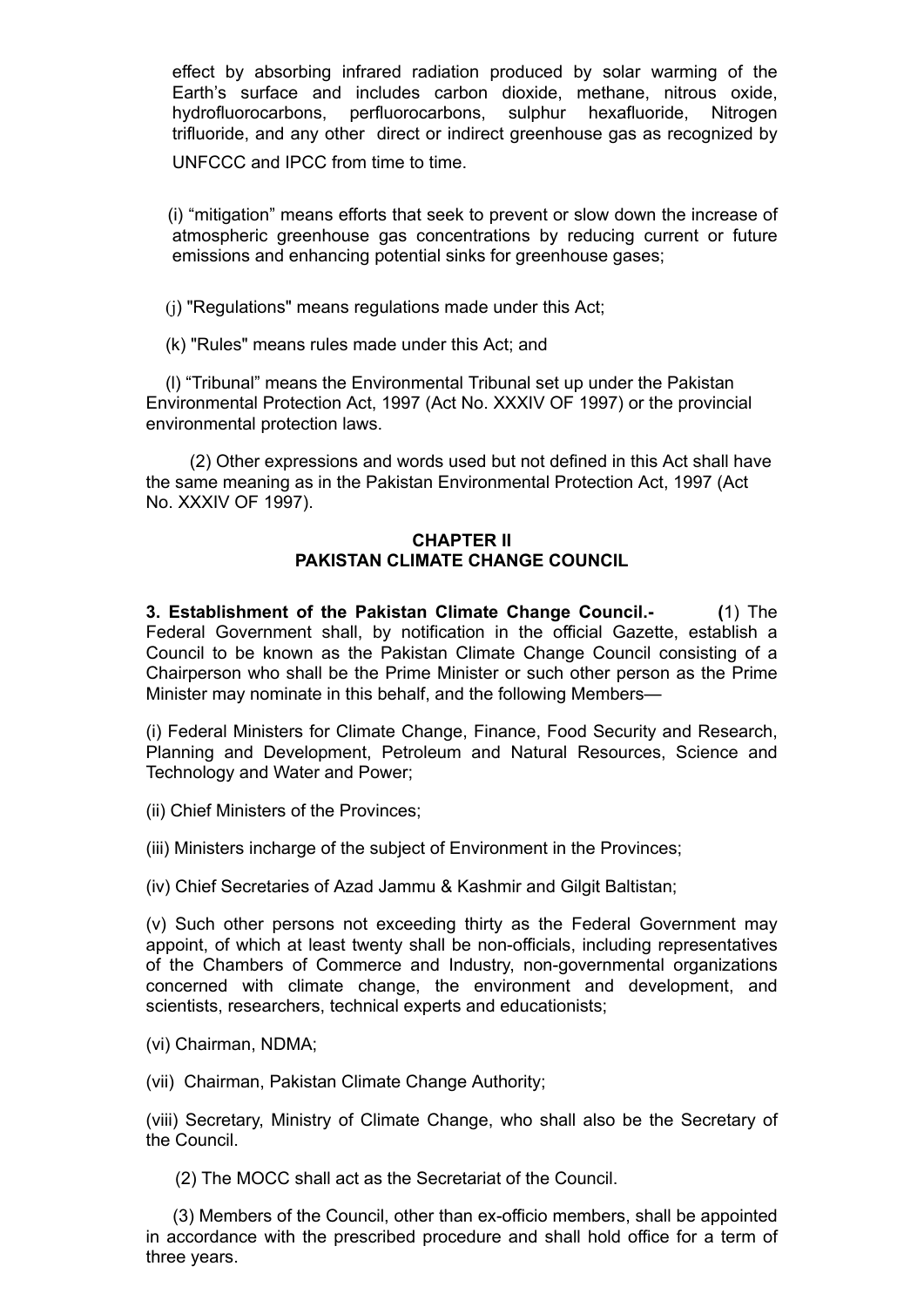(4) The Council shall hold meetings as and when necessary, but not less than two meetings shall be held in a year.

 (5) The Council may constitute committees of its members and entrust them with such functions as it may deem fit and the recommendations of the committees shall be submitted to the Council for approval.

 (6) The Council, or any of its committees, may invite any technical expert or representative of any Government Agency or non-governmental organization or other person possessing specialized knowledge of any subject for assistance in performance of its functions.

**4. Functions and powers of the Council.-** (1) The Council shall-

(a) co-ordinate and supervise enforcement of the provisions of this Act;

 (b) coordinate, supervise and guide mainstreaming of climate change concerns into decision-making by Federal and Provincial Government ministries, departments and agencies so as to create enabling conditions for integrated climate-compatible and climate- resilient development processes in various sectors of the economy.

 (c) approve, and monitor implementation of, comprehensive adaptation and mitigation policies, strategies, plans, programmes, projects and other measures formulated by the Authority to meet Pakistan's obligations under international conventions and agreements relating to climate change including in particular the Sustainable Development Goals (SDGs).

 (d) monitor implementation of the National Adaptation Plan and its constituent provincial and local adaptation action plans, the National Appropriate Mitigation Action Framework and National Communication submitted to the concerned Secretariat of the United Nations Framework Convention of Climate Change.

 (e) approve guidelines for the protection and conservation of renewable and non-renewable resources, species, habitats, and biodiversity in general adversely affected or threatened by climate change.

(f) consider the National Climate Change Report and give appropriate directions thereon; and

 (2) The Council may, either itself or on the request of any person or organization, direct the Authority or any Government Agency to prepare, submit, promote or implement projects for adaptation or mitigation of the adverse effects of climate change, to promote climate-compatible, climate-resilient and sustainable development or to undertake research in any aspect of climate change.

## **CHAPTER III PAKISTAN CLIMATE CHANGE AUTHORITY**

#### **5. Establishment of the Pakistan Climate Change Authority.-**

(1) The Federal Government shall, by notification in the official Gazette, establish the Pakistan Climate Change Authority, hereinafter referred to as the Authority, to exercise the powers and perform the functions assigned to it under this Act and the rules and regulations made thereunder.

 (2) The Authority shall be a body corporate with perpetual succession and a common seal and shall, in the said name, be capable of—

- (a) suing and being sued;
- (b) acquiring or disposing of moveable and immovable property;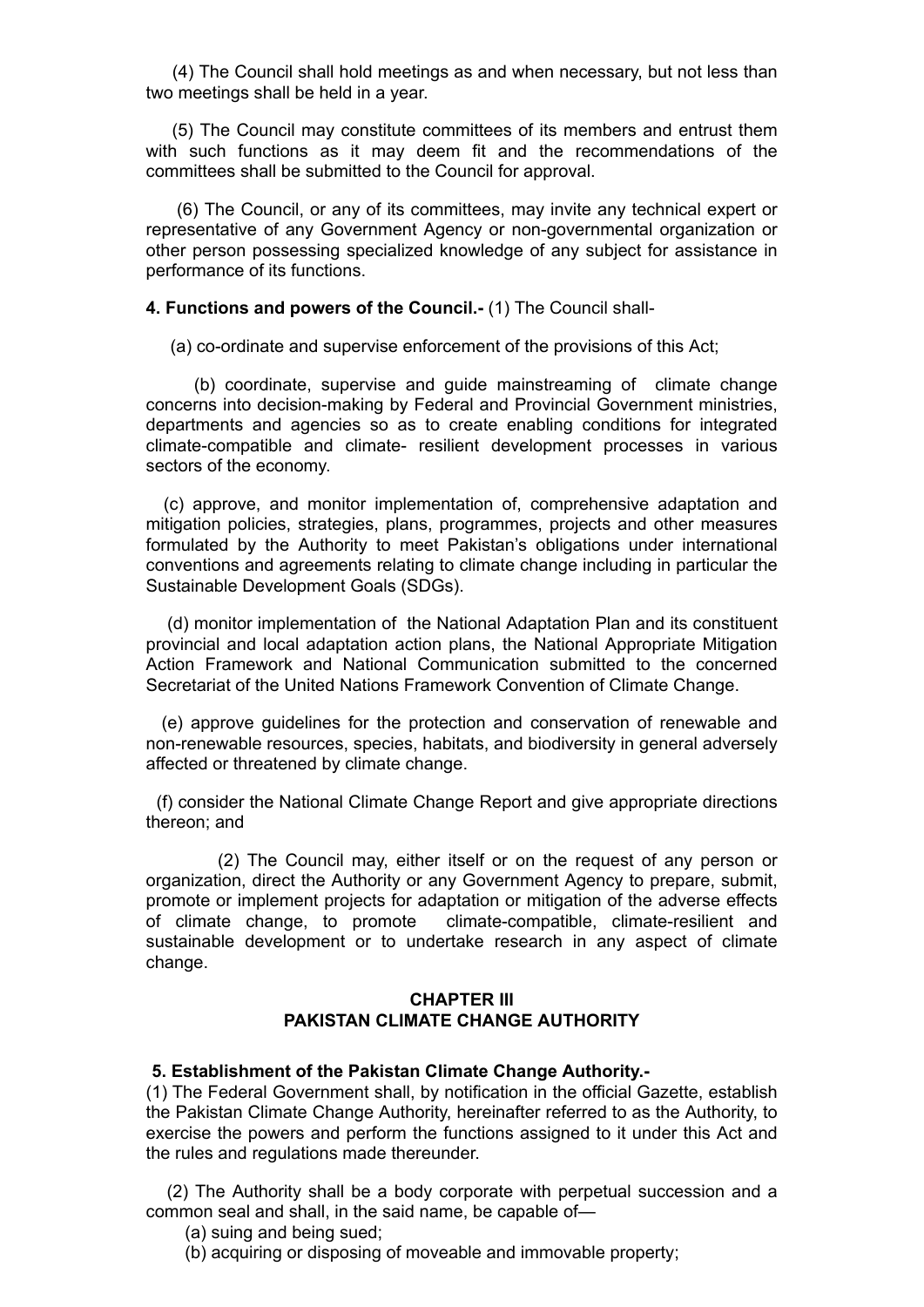(c) borrowing money;

(d) entering into contracts; and

 (e) doing or performing all other things or acts necessary for the proper discharge of its functions under this Act.

 (3) The headquarters of the Authority shall be in Islamabad and the Authority may establish offices at other places, as and when required.

**6. Composition of the Authority.-** (1) The Authority shall comprise the Chairperson, Member (Adaptation), Member (Mitigation), Member (Climate Finance), Member (Coordination) and one Member from each province to be nominated by the respective Provincial Government.

 (2) The members are be appointed by the Federal Government on such terms and conditions as it may deem fit, keeping in view their qualifications and experience.

 (3) The Chairperson and Members shall be scientists, academicians, professionals, serving or retired government servants, industrialists, agriculturists or other technocrats with at least fifteen years experience in fields related to climate change and the environment, with a distinguished service record.

 (4) If the office of the Chairperson falls vacant for any reason, the senior-most Member shall act as Chairperson till such time as his successor is appointed.

 (5) The Authority shall be properly constituted notwithstanding a vacancy in the office of the Chairperson or any Member.

 (6) The Authority may invite the representative of any Government Agency or non-governmental organization or technical expert or other person possessing specialized knowledge of any subject for assistance in performance of its functions.

**7. Officers and staff of the Authority-** (1) All professional, technical and administrative officers and staff of the Authority shall be appointed by the Authority, or obtained from other Government agencies on deputation basis, and shall be entitled to such salaries allowances and other terms and conditions of service as may be prescribed by Regulations:

 (2) The Authority shall ensure that all appointments are made in a transparent manner and adequate and equal treatment is given to women, minorities and disabled persons.

 (3) The officers and staff of the Authority shall have such powers and shall perform such functions as may be assigned to them by the Chairperson.

 (4) The officers and staff of the Authority shall act in accordance with the mandate assigned and the directives given by the Chairperson.

**8. Functions of the Authority.-** (1) Functions of the Authority shall be to—

 (a) formulate, comprehensive adaptation and mitigation policies, plans, programmes, projects and measures designed to address the effects of climate change and meet Pakistan's obligations under international conventions and agreements relating to climate change and within the framework of a national climate change policy as may be approved by the Federal Government from time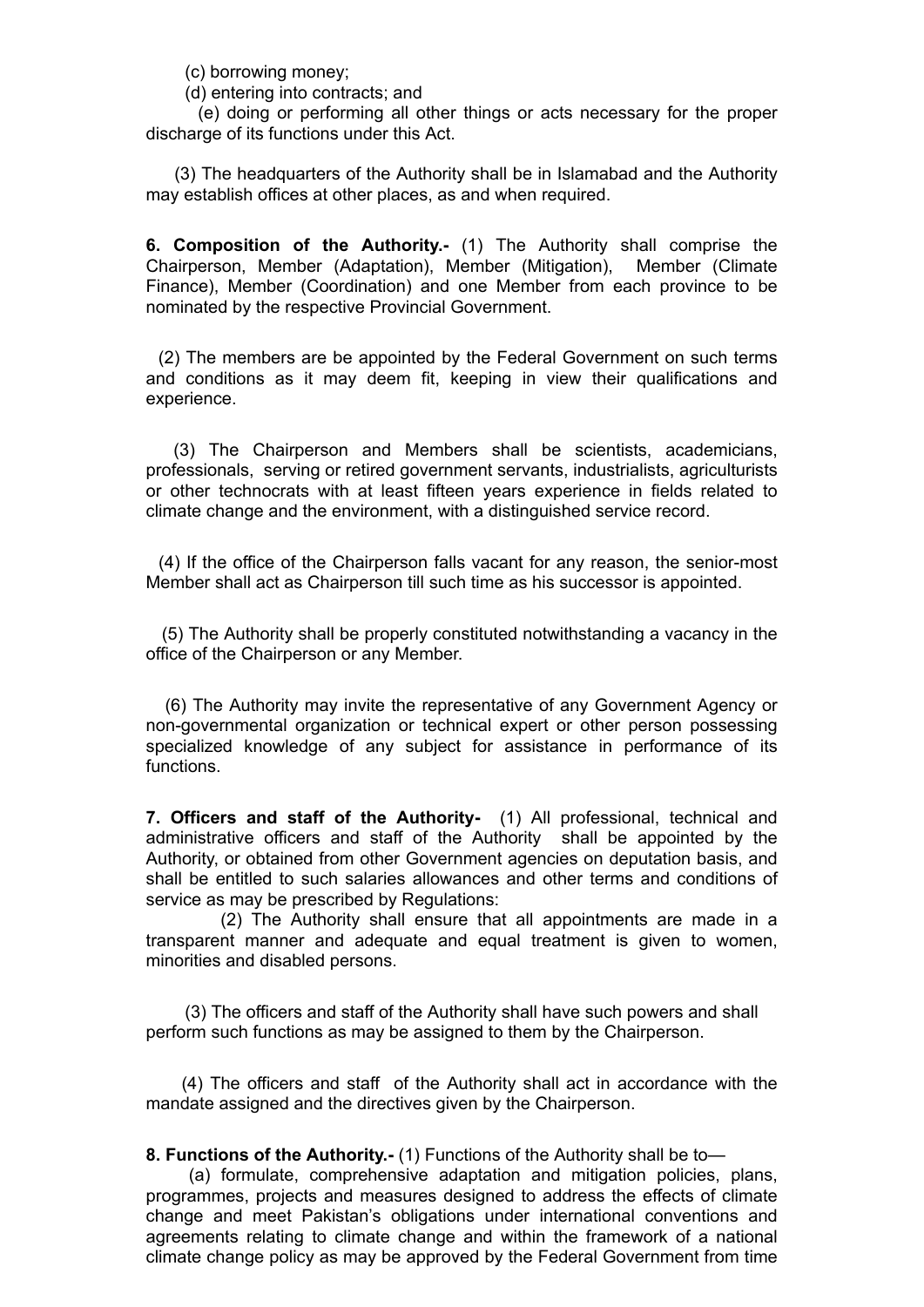(b) establish institutional and policy mechanisms for implementation of federal and provincial adaptation and mitigation policies, plans, programmes, projects and measures, including plans for renewable energy and clean technology, measures for energy efficiency and energy conservation; and awareness-raising and capacity-building programmes.

 (c) prepare suitable adaptation and mitigation projects for submission to international and local institutions for funding, including the Clean Development Mechanism, Global Environmental Facility, Green Climate Fund and Adaptation Fund;

 (d) prepare the National Adaptation Plan and its constituent provincial and local adaptation action plans, the Nationally Appropriate Mitigation Action Framework and the Intended Nationally Determined Contributions, Nationally Determined Contributions, and

National Communication to be submitted to the concerned Secretariat of the United Nations Framework Convention of Climate Change and monitor implementation thereof;

 (e) carry out Technology Needs Assessment and prepare Climate Change Technology Action Plan in accordance with international best practices for seeking technical and financial support, amongst others, through the Technology Mechanism;

 (f) prepare projects for funding under the Reducing Emissions from Deforestation and Forest Degradation (REDD+) Mechanism;

 (g) prepare the National Climate Change Report for consideration of the Council;

 (h) formulate, and after approval of the Council, coordinate implementation of low carbon and green growth strategies;

 (i) formulate guidelines for the protection and conservation of renewable and non-renewable resources, species, habitats, and biodiversity in general which are adversely affected or threatened by climate change;

 (j) advise the Government regarding appropriate legislative, policy and implementation measures and actions relating to disaster preparedness, capacity building, institutional strengthening, and awareness raising in relevant sectors affected by climate change;

 (k) advise the Government regarding implementation of international conventions, treaties and agreements on climate change and the environment to which Pakistan is a party and fulfil reporting requirements thereunder;

 (l) design, establish and maintain a national registry and database on greenhouse gas emissions in accordance with internationally adopted emissions quantification methodologies, standards and protocols;

 (m) coordinate and monitor implementation of goals and objectives and fulfil reporting and verification obligations under international conventions, treaties and agreements;

(n) prepare policy papers and concept notes and provide technical input for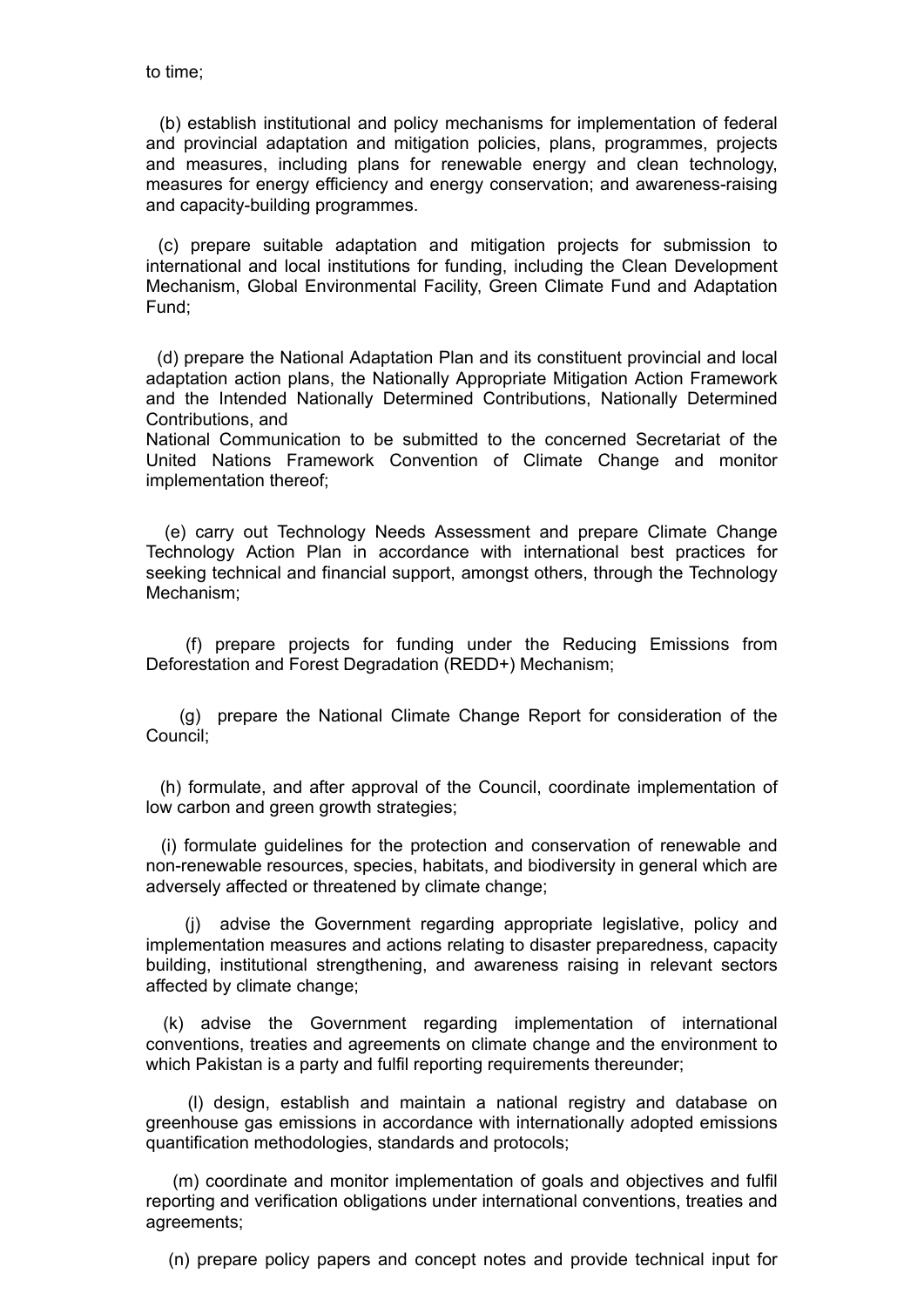formulating national policy positions for international conferences or negotiations;

 (o) coordinate conduct of research on current and emerging issues of climate change, particularly assessment of Pakistan's vulnerability to climate change, identification of climate change opportunities and technology transfer, in association with specialized research institutions and disseminate research findings and outputs to stakeholders;

 (p) undertake education and awareness campaigns and programs to enhance understanding and awareness of different aspects of climate change and promote their integration in educational curricula;

 (q) in collaboration with relevant Government Agencies and non-governmental organizations, and after the conduct of relevant research and studies, set targets and coordinate actions for the reduction of greenhouse gas emissions and development of carbon markets;

 (r) design programmes providing for incentives relating to matters of climate change, including incentives for reduced emissions from deforestation and degradation;

 (s) mobilize resources for the purposes of achieving the objects and purposes of this Act;

 (t) regularly publish, update and disseminate, through electronic and other means, climate change strategies, policies, plans, programmes and other information; and

 (u) perform such functions as may be assigned to it by the Council or by the Government for purposes of this Act.

(2) To assist the Authority in the discharge of its functions, the Federal Government may establish Advisory Committees for various sectors and appoint as members thereof eminent representatives of the relevant sector from educational institutions, research institutes and non-governmental organizations.

 (3) In the discharge of its functions, the Authority shall be guided by, amongst others:

(a) the latest scientific knowledge and research relating to climate change in general and renewable energy and clean technology in particular; environmental considerations, including likely impacts on ecosystems, bio-diversity and forestry;

and socio-economic development objectives, including gender aspects;

(b) policy advice of the Ministry of Climate Change.

**9. Annual Report.-** (1) At the end of each financial year, the Authority shall prepare an annual report, which shall include-

(a) a description of its activities;

 (b) progress of implementation of major climate change actions and difficulties relating thereto;

(c) its plans for the next financial year;

(d) audited accounts of the Authority; and

(e) any other relevant information relating to functions of the Authority.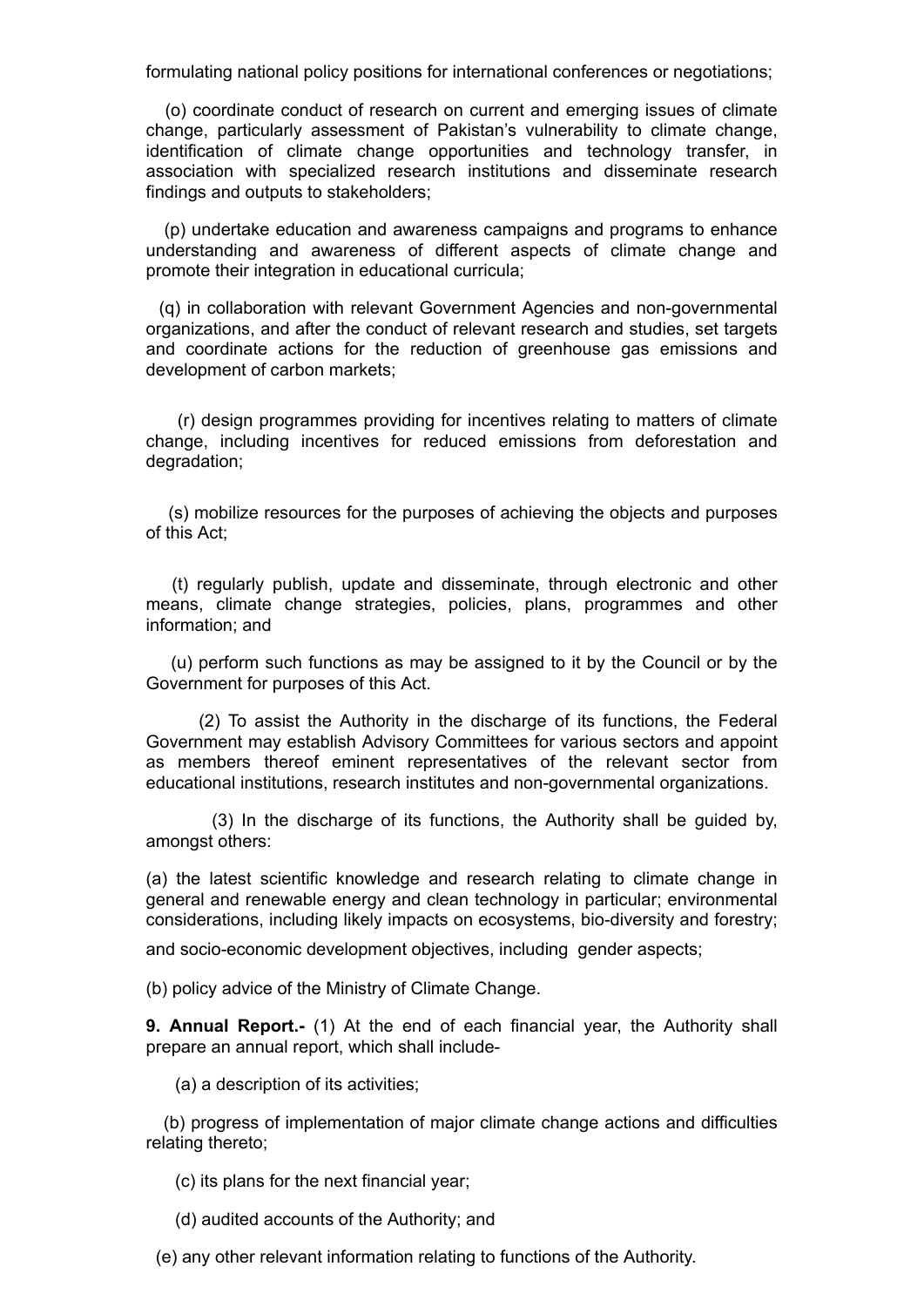(2) The report prepared under sub-section (1) shall be laid before Parliament by the Government.

**10. Powers of the Authority.-** (1) The Authority shall have all the powers necessary to execute its functions under this Act.

 (2) Without prejudice to the generality of subsection (1), the Authority shall have power to—

 (a) manage, control and administer assets of the Authority in such manner so as to best serve its functions and the purposes of this Act;

 (b) enter into contracts or establish partnerships or associate with entities and organizations as it may consider appropriate to support its functions, provided that agreement with foreign organizations shall be entered into only with approval of the Government;

 (c) where necessary or on request, provide services or give guidance to public and private entities in relation to climate change matters; and

 (d) solicit, gather, obtain and verify any relevant information and data from any Federal or Provincial Ministry, Division or Department, or any public or private entity in connection with the performance of the functions of the Authority.

**11. Functions and powers of the Chairperson**- (1) The Chairperson shall be the Chief Executive of the Authority and shall, with the assistance of the Members,-

 (a) perform the functions and exercise the powers of the Authority; and (b) discharge such duties and perform such functions as are assigned to him by the Council or by the Government.

 (2) Until the Council is duly constituted, the Chairperson shall, subject to such directions as the Government may give from time to time, perform the functions and exercise the powers of the Council.

 (3) The Chairperson may, by general or special order, delegate any of his functions or powers to officers or staff appointed under section 7.

#### **CHAPTER IV**

## **PAKISTAN CLIMATE CHANGE FUND**

**12. Pakistan Climate Change Fund.-** (1) There is established a fund to be known as the Pakistan Climate Change Fund, hereinafter referred as the "Fund".

(2) There shall be paid into the Fund—

 (a) such monies as may be received by the Fund in the form of donations, endowments, grants and gifts from whatever source and specifically designated for the Fund;

 (b) such sums of money as may be raised by the Authority for the execution of the programmes and projects of the Authority; and

(c) such monies as may, by or under any. Act, be payable to the Fund.

 (3) The Climate Change Fund shall be utilized, in accordance with such procedure as may be prescribed, for—

(a) expenditure incurred by the Authority in the exercise, discharge and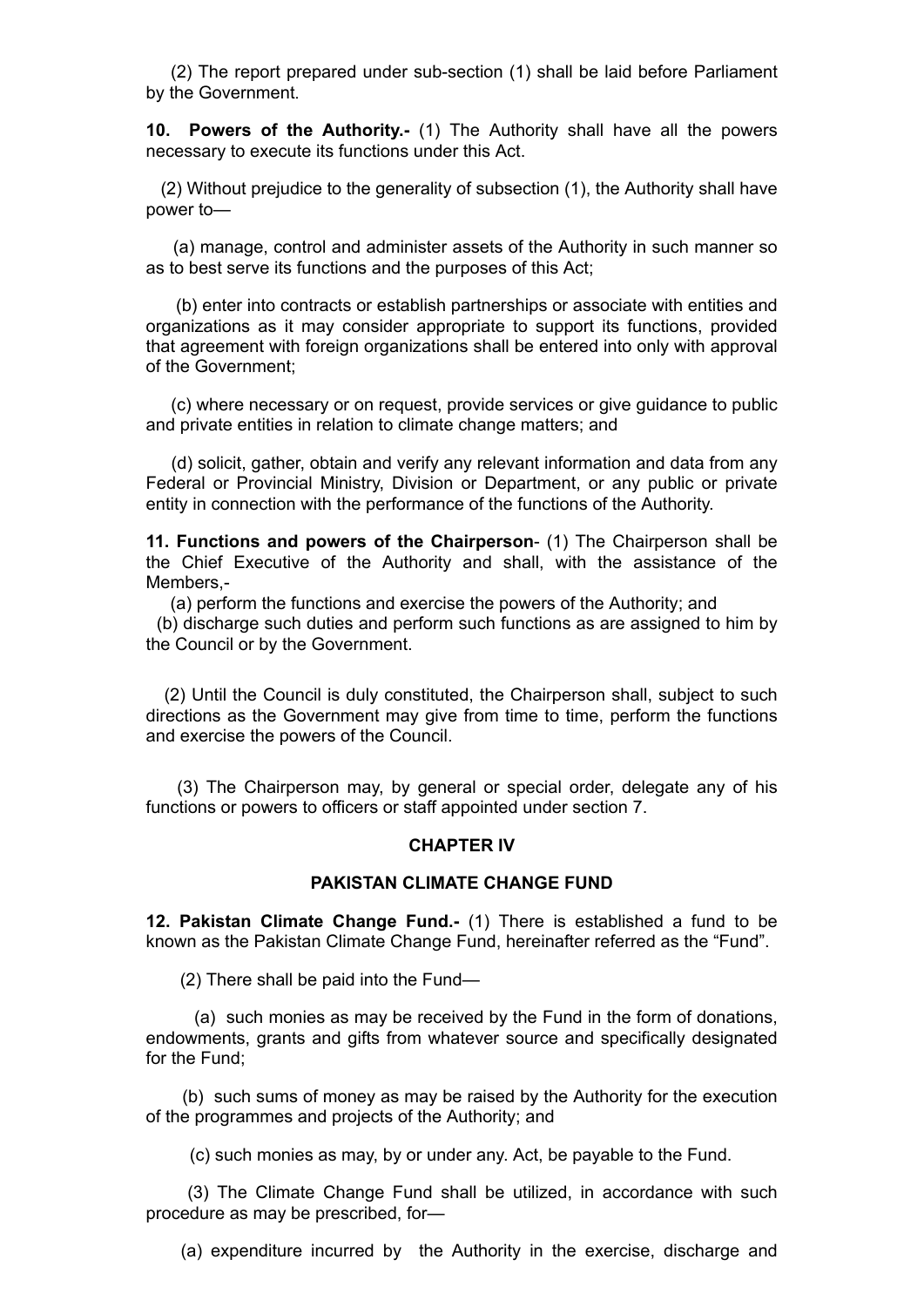performance of its functions;

(b) operational and administration expenses of the Fund;

 (c) financial assistance to suitable adaptation and mitigation projects and measures designed to combat the adverse effects of climate change, the sustainable development of resources and for research in any aspect of climate change; and

 (d) any other purpose which in the opinion of the Board shall help achieve the purposes of this Act.

**13. Management of the Fund.—**(1) The Fund shall be managed by the Authority;

 (2) In accordance with such procedure and such criteria as may be prescribed, the Authority shall have the power to—

 (a) sanction financial assistance for eligible projects in accordance with guidelines framed by the Council;

 (b) invest moneys held in the Climate Change Fund in such profit - bearing Government bonds, savings schemes and securities as it may deem suitable; and

 (c) take such measures and exercise such powers as may be necessary for utilization of the Climate Change Fund for the purposes specified in sub-section (3) of section 2.

 (3) The Authority may constitute committees of its members to undertake regular monitoring of projects financed from the Climate Change Fund and submit progress reports to the Authority.

 (4) The Authority shall prepare an Annual Report incorporating its annual audited accounts and performance evaluation based on the progress reports mentioned in sub-section (3).

#### **CHAPTER V**

#### **MISCELLANEOUS**

**14. Indemnity**.—No suit, prosecution or other legal proceedings shall lie against the Federal or Provincial Governments, the Council, the Authority, the Chairman, members, officers, employees, experts, advisers, committees or consultants of the Federal or the Environmental Tribunal or Environmental Magistrates or any other person for anything which is in good faith done or intended to be done under this Act or the rules or regulations made thereunder.

**15. Dues recoverable as arrears of land revenue.**—Any dues recoverable by the Authority under this Act or the rules or regulations shall be recoverable as arrears of land revenue.

**16. Act to override other laws.**— The provisions of this Act shall have effect notwithstanding anything inconsistent therewith contained in any other law for the time being in force.

**17. Power to make rules.**—The Federal Government may, by notification in the official Gazette, make rules for carrying out the purposes of this Act , including rules for implementing the provisions of the International Agreements relating to climate change, specified in the Schedule to this Act.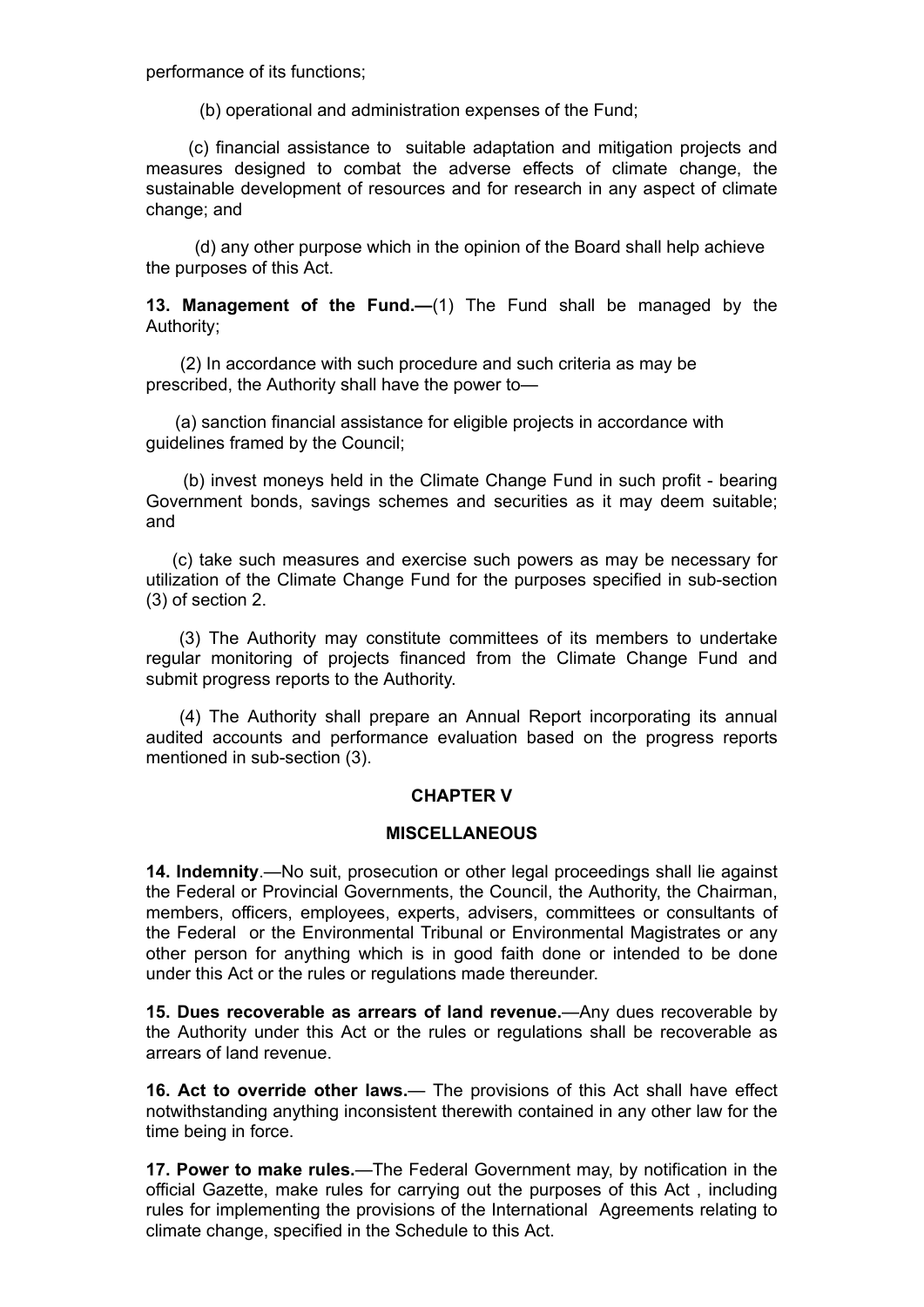**18. Power to amend the Schedule.\_**\_The Federal Government may, by notification in the official Gazette, amend the Schedule so as to add any entry thereto or modify or omit any entry therein.

**19. Power to make regulations.-**--(1) For carrying out the purposes of this Act, the Authority may, by notification in the official Gazette and with the approval of the Federal Government, make regulations not inconsistent with the provisions of this Act or the rules made thereunder.

(2) In particular and without prejudice to the generality of the foregoing power, such regulations may provide for—

(a) submission of periodical reports, data or information by any Government agency, local authority or local council in respect of matters relating to climate change:

(b) preparation of emergency contingency plans for coping with extreme climatic events, natural disasters and calamities; and

(c) appointment of officers, advisers, experts, consultants and employees.

## **SCHEDULE**

(See section 17)

1. United Nations Framework Convention on Climate Change (UNFCCC), Rio De Janeiro, 1992 ;

2. Kyoto Protocol to the UNFCCC, 1997;

3. The Paris Agreement, 2015; and

4. Any other agreement relating to climate change to which Pakistan is a signatory.

# **STATEMENT OF OBJECTS AND REASONS**

Pakistan's per capita emissions of greenhouse gases today is one of the lowest in the world. Yet it ranks amongst the top ten countries most affected by climate change during the last twenty years. It now regularly suffers from the vagaries of climate change, including climate-induced phenomena such as recurrent floods, droughts, desertification, glacial melt, and sea-water intrusion.

 Extreme climatic events have resulted in tragic loss of lives and colossal damage to the economy. Indeed, they have significantly impeded our efforts to promote sustainable growth and development and to ensure economic prosperity of the people.

 The Framework for Implementation of the National Climate Change Policy for the period 2014-2030 serves to integrate climate-friendly policies into our national and economic planning.The Framework spells out appropriate adaptation actions as well as mitigation measures covering all sectors of the economy.

 "Vision 2025", our blueprint for a future-oriented and growth-centric roadmap for Pakistan, clearly recognises global warming and climate change as priority areas for effective action by the Government.

 Pakistan is a party to the United Nations Framework Convention on Climate Change (UNFCCC), 1992; and Kyoto Protocol to the UNFCCC, 1997. It is also initiated the process for ratifying the Paris Agreement, 2015 which recognizes that climate change represents an urgent and potentially irreversible